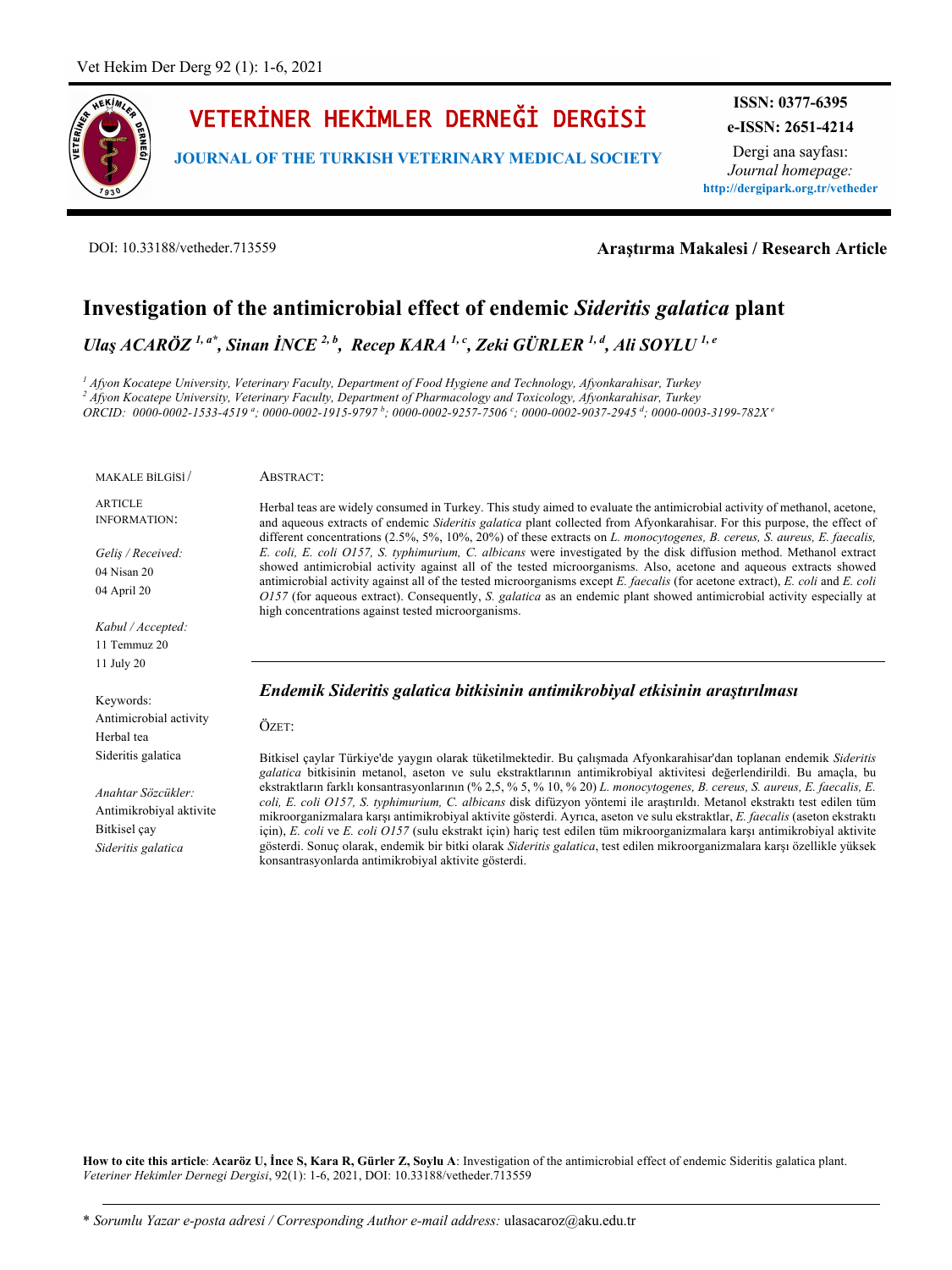# **1. Introduction**

*Sideritis* genus of *Labiateae* family possesses more than 150 different species and they are located at the Northern Hemisphere from the Western China to Bahamas. Many of them are largely distributed in the Mediterranean area. In particular, Turkey and Spain have a lot of different species. While predominate areas of Spain are Canary Islands and the Southeast of Iberian Peninsula, most species in Turkey found to be in Marmara and Aegean regions (1, 6, 10). 25 *Sideritis* species are endemic to Turkey and some of them have been exported (15). This genus mainly grows in mountainous areas (over 800-1.000 m) (8). The origin of *Sideritis* genus comes from the Greek word "sideros". Its meaning is iron because these plants are used to treat wounds caused by metal weapons in the ancient times (4).

*Sideritis* species are traditionally employed as flavoring agents, teas, and for medicinal purposes in the Mediterranean and Balkan regions and also in Turkey (13). They recently became quite popular and found in several of shops. They are called and marketed as malotira, té de Puerto, mountain tea, ada çayı, dağ çayı. This herb is found to be whole or in the cut form (8, 15).

Traditional medicine uses the species of this genus for centuries due to their anti-inflammatory, anticonvulsant, antiulcerative, antispasmodic, analgesic, antioxidant, and antimicrobial properties (5, 8). These effects are related to various compounds of this genus such as terpenes, flavonoids, essential oil, lignanes, iridoids, coumarins and sterols. In addition, almost every species contain essential oils, flavonoids, and diterpenes (4).

The present study investigated antibacterial and antifungal activities of Turkish endemic *Sideritis galatica* plant by evaluating its water, methanol and acetone extracts against eight bacteria and yeasts including *L. monocytogenes, B. cereus, S. aureus, E. faecalis, E. coli, E. coli O157, S. typhimurium, C. albicans.*

#### **2. Material and Methods**

#### **Plant Material:**

*Sideritis galatica* samples were collected from Şuhut districts of Afyonkarahisar of Turkey in June 2017. This plant is registered at the Herbarium of Biology Department of Afyon Kocatepe University with Herbarium number of AKU-8315.

# **Extraction:**

Firstly, a drying process of the plant was performed at shadow for its aerial parts. Then, water, methanol and aceton extracts of *Sideritis galatica* were prepared as previously described by Knörle et al. (8) with some modifications. Briefly, dried herb samples were ground to powder for 2 min by a grinder. Powdered samples were dissolved in different solvents including water, acetone and methanol as extracting agent. A filtration step was performed to the obtained extracts and they were dried by rotary evaporation. The resulted extracts were expressed as water, aceton, methanol extracts.

#### **Microorganism strains and determination of antimicrobial activity:**

The microorganism strains employed in the study were presented in Table 1. Antimicrobial activity of the tested microorganisms was determined by disc diffusion method. For that aim, a suspension containing tested microorganisms with a concentration of  $10^6$ - $10^7$  cfu/ml was prepared and then the related microorganism spread on the solid media plates. Then 20 µL of the *Sideritis galatica* extracts were impregnated to the 6-mm diameter paper discs and they were placed on the inoculated agar. An incubation period followed this step for bacterial strains (37°C, 18-24 h) and yeast  $(27^{\circ}C, 24-48)$ h).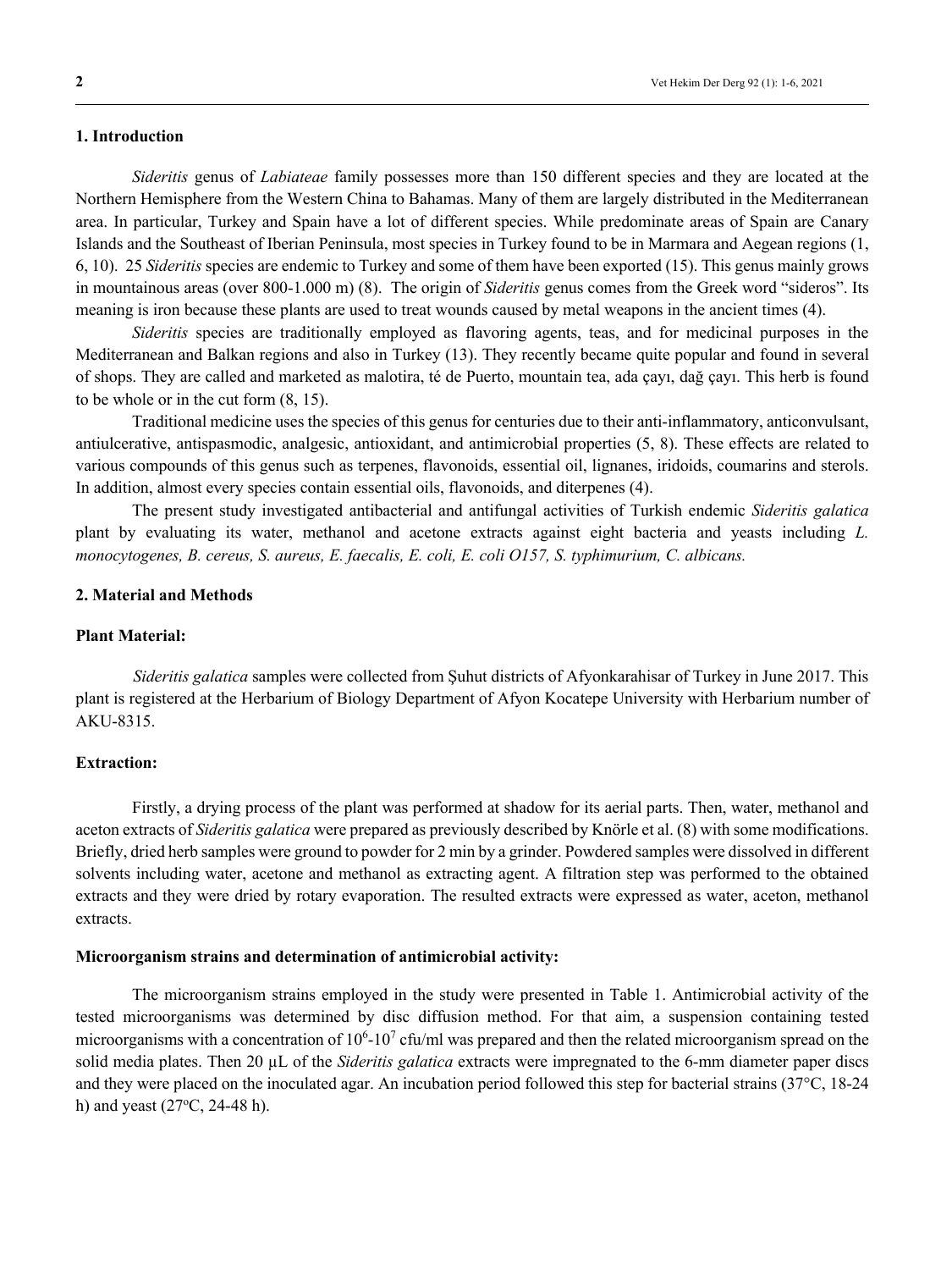| Microorganism Strains | <b>ATCC Strain Number</b> |
|-----------------------|---------------------------|
| B. cereus             | <b>ATCC 11778</b>         |
| C. albicans           | <b>ATCC 90028</b>         |
| E. faecalis           | <b>ATCC 29212</b>         |
| E. coli               | <b>ATCC 25292</b>         |
| E. Coli 0157          | <b>ATCC 43894</b>         |
| L. monocytogenes      | <b>ATCC 7644</b>          |
| S. aureus             | <b>ATCC 25923</b>         |
| S. typhimurium        | <b>ATCC 14028</b>         |

**Table 1:** The microorganism strains employed in the study *Tablo 1: Çalışmada kullanılan mikroorganizma suşları*

#### **3. Results**

The activities of water, methanol and aceton extracts of *Sideritis galatica* at the concentrations of 2.5 %, 5 %, 10 %, 20 % against the tested gram-positive bacteria strains and *C. albicans* were given in Table 2 and gram-negative bacteria were given in Table 3. The study results showed that water extract of *Sideritis galatica* showed activity against *C. albicans* at all tested concentrations. In addition, water extract did not exhibit any activity against other tested seven bacteria strain at the 2.5 %, and 5 % concentrations whereas higher concentration of water extract (20%) showed antibacterial activity against all tested microorganism except *E. coli* and *E. coli O157*. When the methanol extract evaluated, the highest concentration (20%) of this extract possessed antibacterial and antifungal activity against all tested microorganisms. However, the lower concentrations of methanol extract were not effective except *L. moncocytogenes* (5% and 10%) and *S. aureus* (10%). Similarly, highest concentration of acetone extract was effective against all tested microorganisms except *E. fecalis*. Only 10 % of acetone extract showed activity against *B. cereus* and *C. albicans* while the other concentrations were ineffective.

**Table 2:** Antimicrobial activities of water, methanol and acetone extracts of *Sideritis galatica* (2.5, 5, 10, and 20%) against Gram-positive bacteria and *C. albicans*.

|                  | Water                    |             |        |    | Methanol                 |                          |                          |    | Acetone                  |                 |                          |     |
|------------------|--------------------------|-------------|--------|----|--------------------------|--------------------------|--------------------------|----|--------------------------|-----------------|--------------------------|-----|
|                  | 2.5                      | $5^{\circ}$ | 10     | 20 | 2.5                      | $5^{\circ}$              | 10                       | 20 | 2.5                      | $5\overline{)}$ | -10                      | 20  |
| L. monocytogenes | ٠                        | -           | ۰      | 15 | $\sim$                   | 10                       | 13                       | 14 | ٠                        | ٠               | $\overline{\phantom{a}}$ | 14  |
| <b>B.</b> cereus | ٠                        | ٠           | $\sim$ | 14 | -                        | ۰                        | $\overline{\phantom{a}}$ | 15 | $\overline{\phantom{a}}$ | $\sim$          | - 10                     | 14  |
| S. aureus        | $\overline{\phantom{a}}$ | $\sim$      | 10     | 11 | $\overline{\phantom{a}}$ | $\sim$                   | 12                       | 15 | $\overline{\phantom{a}}$ | ٠               | $\overline{\phantom{a}}$ | 12  |
| C. albicans      | 10                       | 11          | 12     | 13 | $\overline{\phantom{a}}$ | $\overline{\phantom{a}}$ | ۰.                       | 14 | $\overline{\phantom{a}}$ | $\sim$          | - 10                     | -13 |

*Tablo 2: Sideritis galatica'nın (% 2,5, 5, 10 ve 20) su, metanol ve aseton ekstraktlarının Gram pozitif bakterilere ve C. albicans'a karşı antimikrobiyal aktiviteleri.*

The values express zone of inhibition (mm), -: no inhibition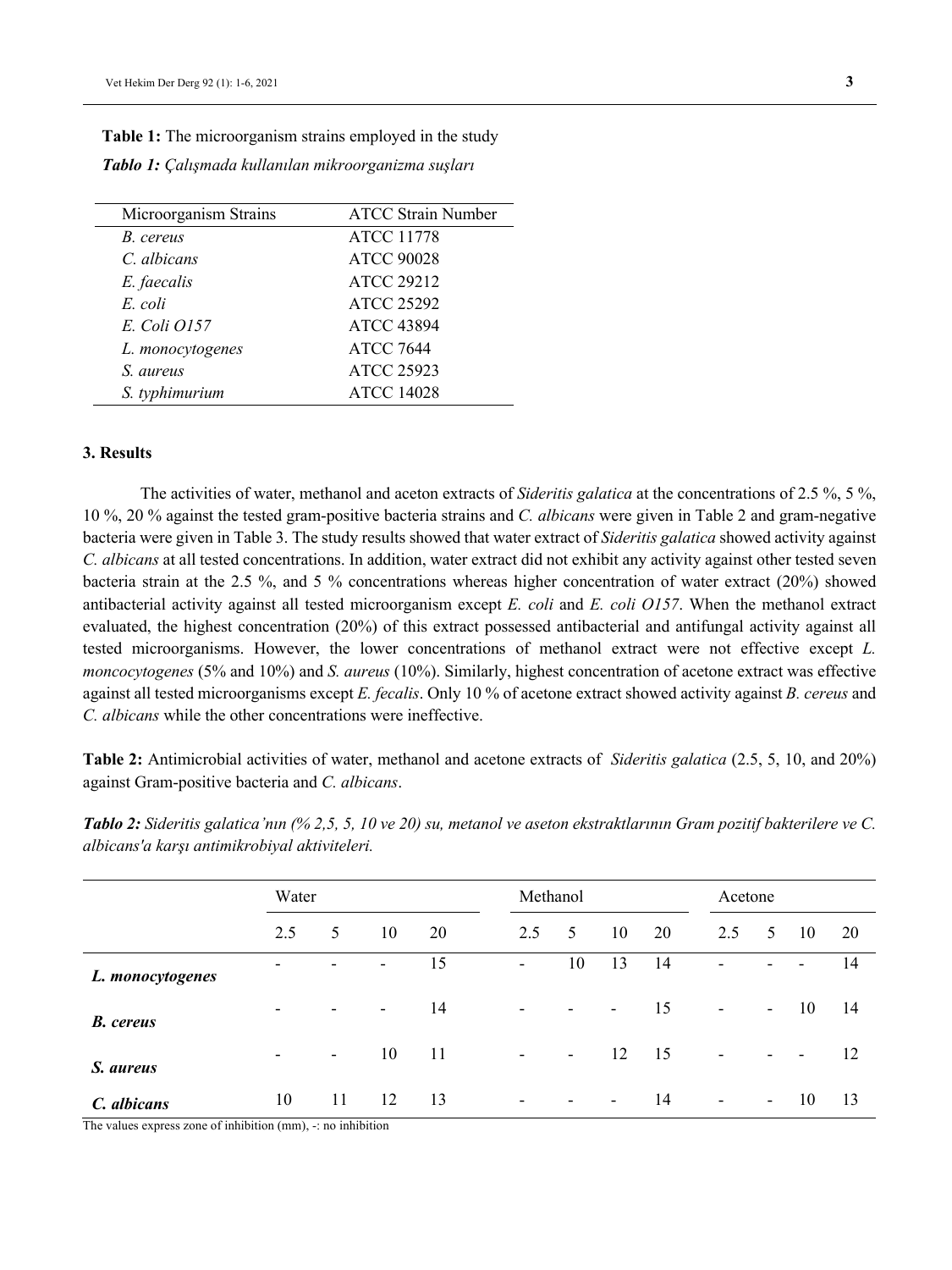**Table 3:** Antimicrobial activities of water, methanol and acetone extracts of *Sideritis galatica* (2.5, 5, 10, and 20 %) against Gram-negative bacteria.

|                | Water                    |                          |                          |    | Methanol                 |                          |                          |    | Acetone                  |                          |                          |    |
|----------------|--------------------------|--------------------------|--------------------------|----|--------------------------|--------------------------|--------------------------|----|--------------------------|--------------------------|--------------------------|----|
|                | 2.5                      | 5                        | 10                       | 20 | 2.5                      | $5\overline{)}$          | 10                       | 20 | 2.5                      | 5 <sup>5</sup>           | 10                       | 20 |
| E. faecalis    | ٠                        | ٠                        | $\overline{\phantom{a}}$ | 11 | ٠                        | -                        | $\overline{\phantom{a}}$ | 12 | $\blacksquare$           |                          |                          |    |
| E. coli        | $\overline{\phantom{0}}$ | $\overline{\phantom{a}}$ | $\overline{\phantom{0}}$ |    | $\overline{\phantom{a}}$ | $\overline{\phantom{a}}$ | $\sim$                   | 16 | $\overline{\phantom{a}}$ | $\sim$                   | $\sim$                   | 13 |
| E. coli 0157   | ۰                        | $\overline{\phantom{a}}$ | ٠                        |    | $\overline{\phantom{a}}$ | $\sim$                   | $\sim$                   | 15 | $\blacksquare$           | $\overline{\phantom{a}}$ | $\overline{\phantom{a}}$ | 12 |
| S. typhimurium | ٠                        | $\overline{\phantom{a}}$ | $\overline{\phantom{a}}$ | 10 | $\overline{\phantom{a}}$ | $\overline{\phantom{a}}$ | $\sim$                   | 11 | $\overline{\phantom{a}}$ | $\overline{\phantom{a}}$ | $\overline{\phantom{a}}$ | 10 |

*Tablo 3: Sideritis galatica'nın (% 2,5, 5, 10 ve 20) su, metanol ve aseton ekstraktlarının Gram pozitif bakterilere ve C. albicans'a karşı antimikrobiyal aktiviteleri.*

The values express zone of inhibition (mm), -: no inhibition

## **4. Discussion and Conclusion**

Many researchers have investigated the antimicrobial activities of different *Sideritis* species. Sagdic et al. (12) determined the antimicrobial activities of the methanol extracts of *S. ozturkii* and *S. caesarea* which are endemic plants for Turkey. They employed agar diffusion method against fifteen microorganisms for four different concentrations (1, 2.5, 5, 10 %) of these extracts. They reported that the extracts of both plants were least effective at lower concentrations (1 % and 2.5 %) and generally yeast strains were found to be more resistant than tested bacterial strains. Their antimicrobial activities changed related to the tested microorganisms and the highest concentration (10 %) was reported as the most active of the concentrations against all of the tested microorganisms. In another study, *Sideritis* essential oils were reported to show both antifungal and antibacterial activities (11). The extent of the antibacterial activity of the extracts of *Sideritis* genus could be attributed to their phenolic content such as diterpenoids and flavonoids (2). Also, Iscan et al. (7) obtained essential oils from *Sideritis cilicica* and *Sideritis bilgerana* and performed their analysis by GC and GC/MS. Their results showed that major constituents in the *S. cilicica* oil were found to be as β-phellandrene (20%), α-pinene (28%), and β-Pinene (39%) whereas the main components in the *S. bilgerana* oil were determined as α-pinene (32%), and β-pinene (48%). To evaluate antimicrobial activities of these oils, microdilution broth method was used and both oils were reported to show good inhibitory effects on *C. albicans*. Dulger et al. (3) investigated the activity of the methanol extracts of seven endemic *Sideritis* species for Turkey were (30 mg/ml) on clotrimazoleresistant *C. albicans*. *S. trojana* and *S. bilgerana* were reported to be most active plants against *C. albicans.* Temel et al. (15) reported that different levels of water extracts of *Sideritis akmanii* showed significant acitivity on several bacteria including *Bacillus cereus*, *Bacillus subtilis*, *Pseudomonas aeruginosa, Aeromonas hydrophila*. However, it did not exhibit any antimicrobial activity against yeasts. Koutsaviti et al (9) evaluated the antibacterial activity of five taxa of Greek *Sideritis* by broth microdilution method against five gram-positive (*Staphylococcus epidermidis*, *Staphylococcus aureus*, *Micrococcus luteus*, *Еnterococcus faecalis*, *Bacillus subtilis)* and three gram bacteria strains (*Klebsiella pneumoniae*, *Pseudomonas aeruginosa*, *Escherichia coli*), and two different strains of *Candida albicans*. They used hydrodistillation to obtain extracts of the related *Sideritis* species. Considerable antibacterial and antifungal activity against certain microorganism strains were reported. Even*,* the MIC values of *S. lanata* against *M. luteus* and *S. aureus* were comparable to reference antibiotics. Tadić et al. (13) reported about the antimicrobial activity of *Sideritis romana L. subsp. purpurea* in a recent study*.* In their study, *Candida albicans*, methicillin-susceptible and methicillinresistant *Staphylococcus aureus*, carbapenem-resistant and carbapenem-susceptible *Klebsiella pneumoniae*, and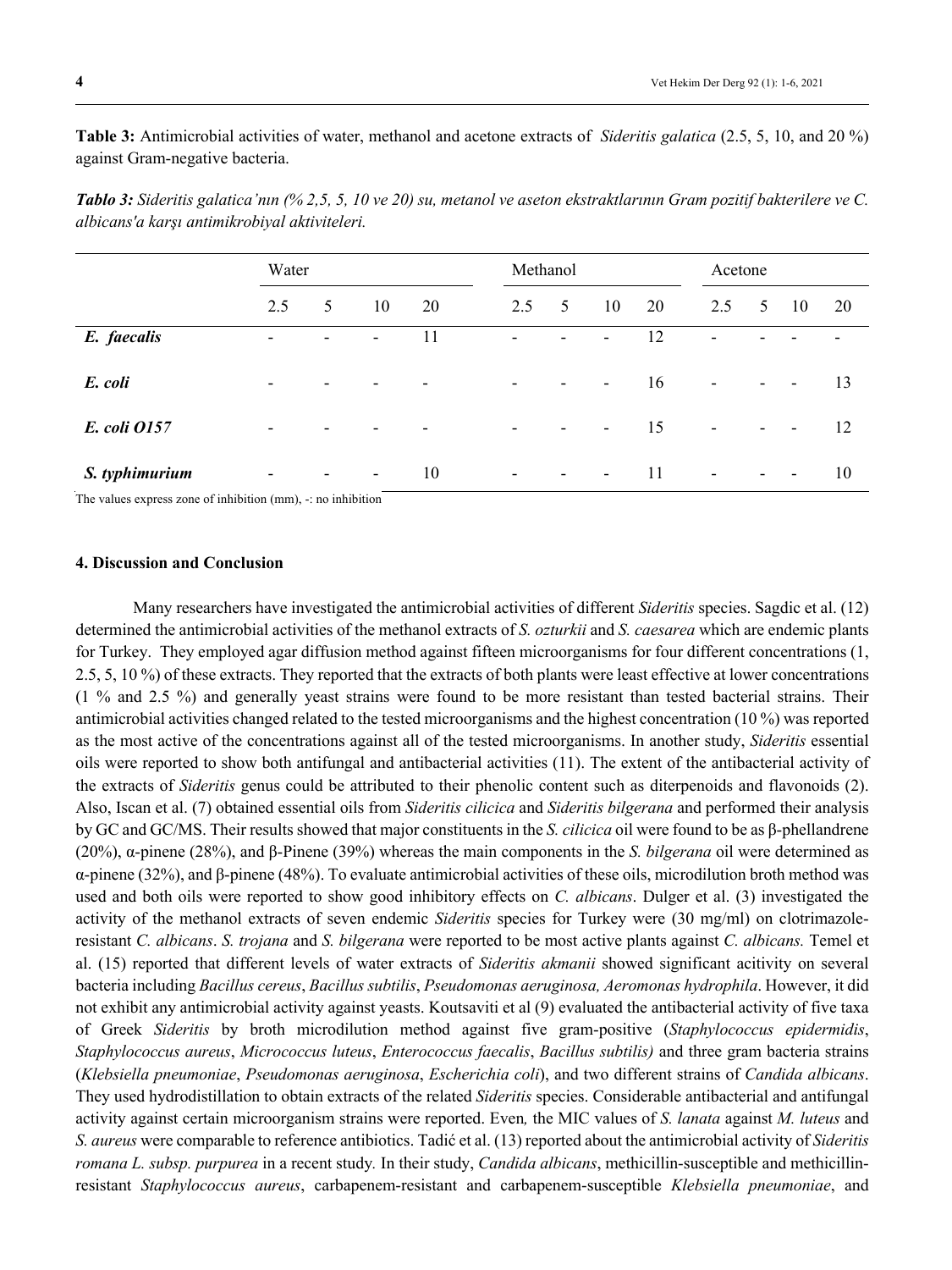*Escherichia coli* were employed as test microorganisms. The obtained essential oil was highly potent against both methicillin-susceptible and methicillin-resistant *Staphylococcus aureus* strains. In addition, 1,2-dichloroethane and nhexane extracts of the plant was reported to show a potent fungicidal activity. In another study, antimicrobial effects of *Sideritis scardica* extracts were determined by Tadić et al. (14). According to the results of their study, ethanolic extract of the plant showed various level of antimicrobial activity all tested strains which were *Micrococcus luteus*, *Candida albicans*, *Staphylococcus epidermidis*, *Escherichia coli*, *Staphylococcus aureus*, *Pseudomonas aeruginosa* and *Klebsiella pneumonia*. Also, they have stated that maximum activity was seen against *M. luteus*, *S. epidermidis*, *P. aeruginosa* and *E. coli* while moderate activity was observed against *K. pneumoniae*.

Different *Sideritis* species were reported to show various level of antimicrobial activity against tested bacteria and yeast strains. This may be caused by the different active ingredients of the respective *sideritis* species which could be affected by several factors such as harvesting time of the herb and extraction procedure.

In conclusion, three different extracts of *Sideritis galatica* including water, methanol, acetone extracts were evaluated for the antimicrobial activity. Although lower extract concentrations were not so effective against tested microorganisms, higher concentrations especially 20 % concentrations of the extracts were able to show antimicrobial activity. However, water extract did not show activity against *E. coli* and *E. coli O157* while acetone extract was not able to show any activity against *E. faecalis*.

## **Acknowledgement**

The summary of the present study was orally presented at the International Science and Academic Congress'18, 8-9 December 2018, Konya, TURKEY.

# **Conflict of Interest**

The author declared no conflict of interest.

#### **Funding**

No funding.

#### **Authors' Contributions**

Idea / concept: Ulaş ACARÖZ, Sinan İNCE Experiment design: Ulaş ACARÖZ, Sinan İNCE, Recep KARA Supervision / Consultancy: Ulaş ACARÖZ, Sinan İNCE Data collecting: Ulaş ACARÖZ, Sinan İNCE, Recep KARA, Zeki GÜRLER, Ali SOYLU Data analysis and interpretation: Ulaş ACARÖZ, Sinan İNCE, Recep KARA, Zeki GÜRLER Literature search: Ulaş ACARÖZ, Sinan İNCE, Zeki GÜRLER, Ali SOYLU Writing the article: Ulaş ACARÖZ, Sinan İNCE Critical review: Ulaş ACARÖZ, Sinan İNCE, Recep KARA

#### **Ethical Approval**

An ethical statement was received from the authors that the data, information and documents presented in this article were obtained within the framework of academic and ethical rules and that all information, documents, evaluations and results were presented in accordance with scientific ethics and moral rules.

# **References**

**1. Aslan I, Kiliç T, Gören AC, Topçu G** (2006): *Toxicity of acetone extract of Sideritis trojana and 7-epicandicandiol, 7-epicandicandiol diacetate and 18-acetylsideroxol against stored pests Acanthoscelides obtectus (Say), Sitophilus granarius (L.) and Ephestia kuehniella (Zell.)*. Ind. Crops Prod, **23**, 171-176.